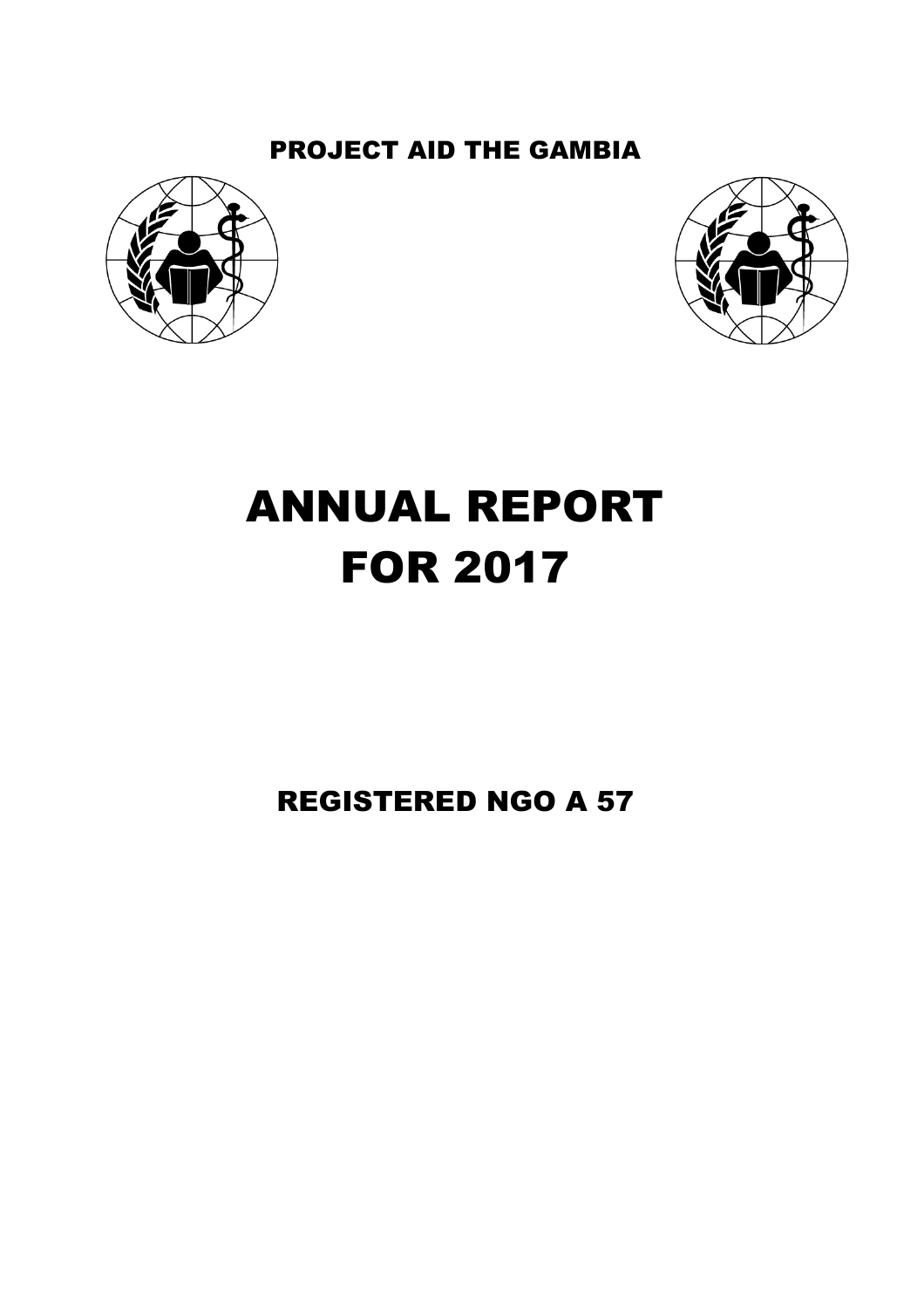#### INTRODUCTION

Project Aid The Gambia, is a German / Gambian registered International Non Governmental Organisation (NGO), whose objective is to supplement Governments efforts in providing humanity services to the targeted rural communities. The project has been involved in a series of successful ventures since its inception in 1991. Mainly in Education, Health and Agriculture which are the corner stone of any meaningful development; Project Aid therefore strives extensively hard to excel in these areas. Ultimately Jahaly Health Centre has been regarded as a model clinic in the country soon after its inauguration in 1991. In the education sector our Kindergarten has been exceptional in terms of both infrastructure and academic excellence. Project Aid is also engaged in supporting four women horticultural gardens in the villages of Jahaly and Madina, Central River Region. As part of its crusade, Project Aid in collaboration with German Government built a Model Health Centre in Njaba Kunda in 2011which witnesses a massive improvement of medical services not only for the people of Njaba Kunda but for the whole of NBR. After being built, the new Njaba Kunda Health Centre was handed over to the Ministry of Health & Social Welfare in 2012.

The Administrative Head Office of Project Aid The Gambia is situated in Manjai Kunda, Kanifing Municipal Council (KMC).

#### PROJECT MANAGEMENT

The Project Manager, Mr. Famara Fatty, and his entire office team made a joint resignation with immediate effect on May  $19<sup>th</sup>$ , 2017. In an untrue operation led by the former management, the entire Jahaly staff of Project Aid The Gambia left their posts on May 19<sup>th</sup>, 2017 (Jahaly Health Centre) resp. on May 20<sup>th</sup>, 2017 (Jahaly Madina Kindergarten). The staff of Jahaly Health Centre resumed work on June  $6<sup>th</sup>$ , 2017. Jahaly Madina kindergarten was reopened on November  $1<sup>st</sup>$ , 2017, under a new headmaster team.

A new Project Manager, Mr. Mass Suso, was appointed on June 1<sup>st</sup>, 2017. Mr. Suso quit on October 31<sup>st</sup>, 2017.

A new Project Coordinator, Mr. Ebrima Camara, was appointed on November 1<sup>st</sup>, 2017.

# CURRENT PROJECTS

#### 1. JAHALY HEALTH CENTRE

As it is known by all Gambian that in the early 1990s Health Delivery services was very limited in the countryside but the desire of the project management led by the current Goodwill Ambassador At Large of The Republic of The Gambia Mr. Matthias Ketteler was to support the under privileged communities who are in dire need of help. Propelled by this desire the project found its way through to Jahaly with the guardianship of the late M.S.Tambadou, May his soul rest in peace.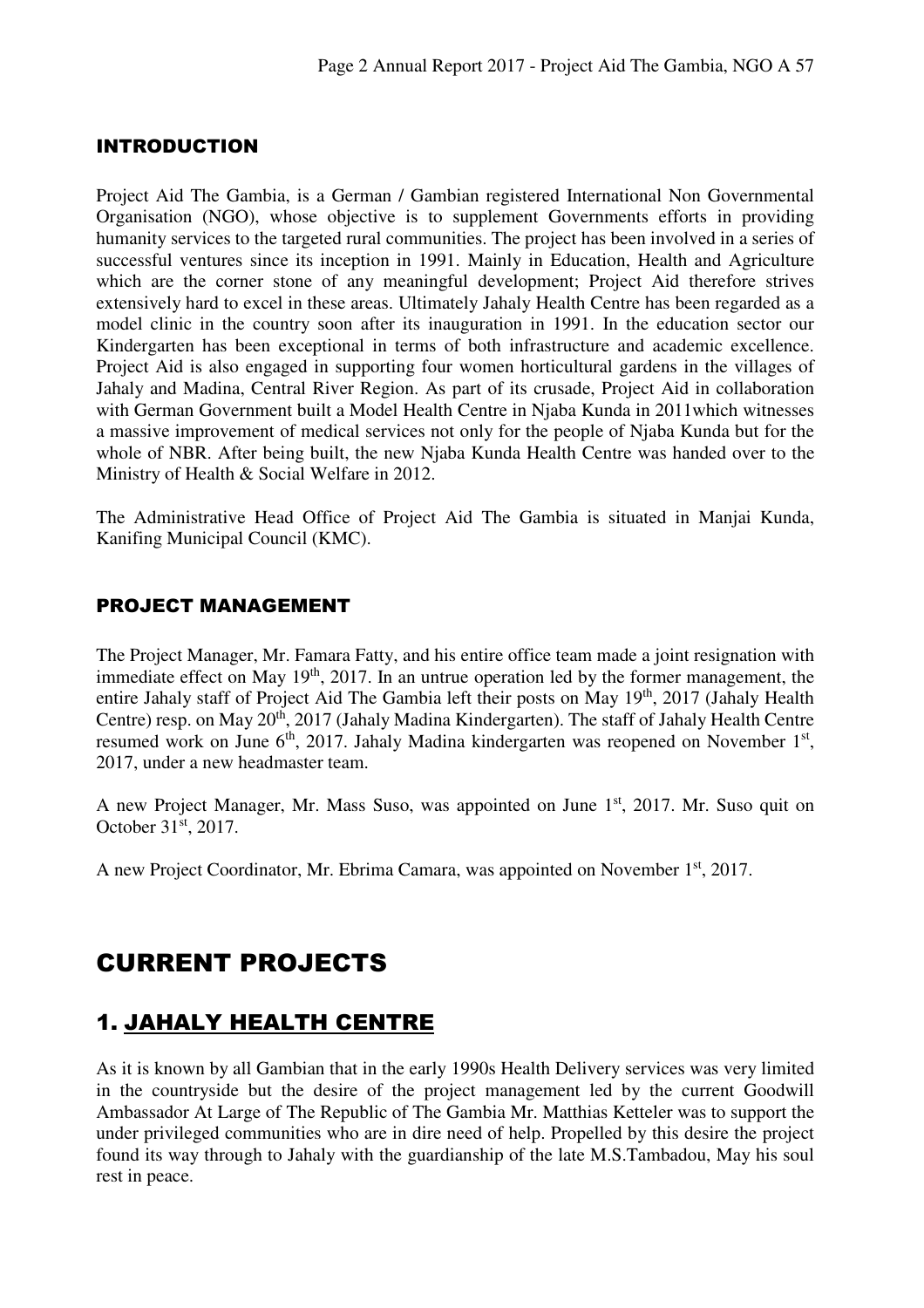Jahaly is in CRR West, a few kilometres from Brikamaba. The community of Jahaly are predominantly Sarahulais with some hand full of Fullas and Mandinkas in their midst. The Health Centre was established in March 1991.

Until today, the Health Centre is one of the most famous health facilities in the rural area in terms of infrastructure, cleanliness and quality of services. Jahaly Health Centre provides reasonable tariff that is affordable by all patients in and outside of The Gambia. This tariffs has been viewed by many as the lowest in town when one take into accounts the service and free medication accorded to the disposal of every patient that visit the centre.

#### CHARGES FOR PATIENTS IN JAHALY HEALTH CENTRE

#### **REGISTRATION**

| Ages                             | <b>Gambians</b>    | <b>Foreigners</b> |
|----------------------------------|--------------------|-------------------|
| Under 5 yrs                      | D <sub>15.00</sub> | D30.00            |
| $5 \text{ yrs} - 14 \text{ yrs}$ | D <sub>25.00</sub> | D50.00            |
| 15 yrs upwards                   | D <sub>30.00</sub> | D60.00            |

#### **ADMISSION**

| Admission     | Fambians | Foreigners |  |  |
|---------------|----------|------------|--|--|
| Discharge fee | D50.00   |            |  |  |

#### **LAB**

| <b>Tests</b>       | <b>Gambians</b>    | <b>Foreigners</b>   |
|--------------------|--------------------|---------------------|
| BF                 | D <sub>25.00</sub> | D50.00              |
| HB                 | D <sub>25.00</sub> | D50.00              |
| <b>WBC</b>         | D <sub>25.00</sub> | D <sub>50.00</sub>  |
| <b>URINALYSIS</b>  | 25.00              | D50.00              |
| <b>VDRL</b>        | D <sub>25.00</sub> | D50.00              |
| <b>HCG</b>         | D50.00             | D <sub>100.00</sub> |
| <b>AFB/TB</b>      | Free               | Free                |
| <b>HIV</b>         | Free               | Free                |
| <b>DELIVERY</b>    | Free               | Free                |
| <b>Blood Sugar</b> | D50,00             | D <sub>100,00</sub> |

For weekends charges are double for both Gambians and Foreigners except for emergency cases

Children from our kindergarten are also treated free of charge at the clinic.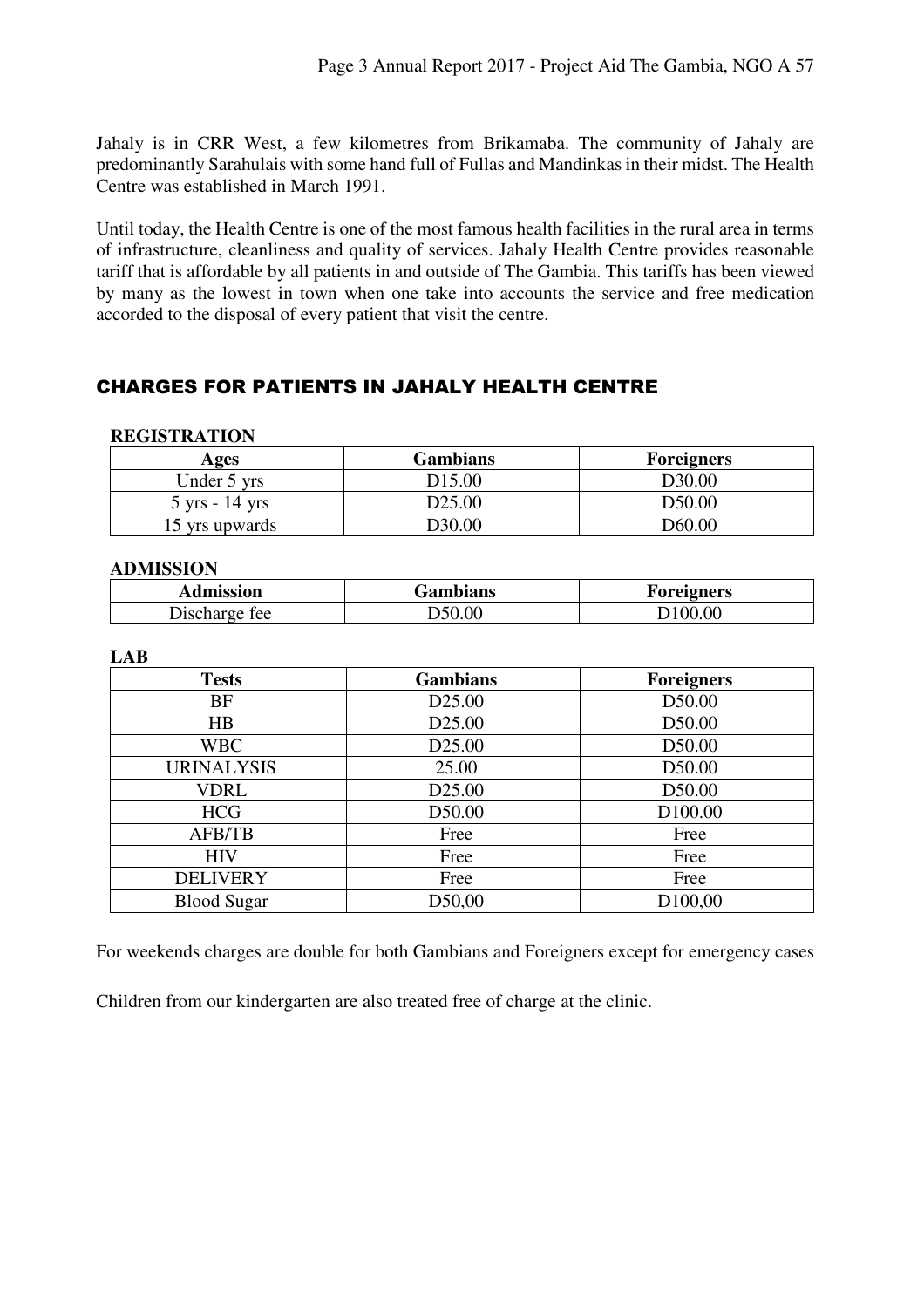#### STATISTIC (Out Patient)

|      |              | total  | male   | female |
|------|--------------|--------|--------|--------|
| 2017 | January      | 1,307  | 431    | 876    |
| 2017 | February     | 2,955  | 1,033  | 1,922  |
| 2017 | March        | 3,229  | 1,182  | 2,047  |
| 2017 | April        | 1,819  | 590    | 1,229  |
| 2017 | May          | 1,692  | 635    | 1,057  |
| 2017 | June         | 1,680  | 675    | 1,005  |
| 2017 | July         | 3,143  | 1,288  | 1,855  |
| 2017 | August       | 3,088  | 1,252  | 1,836  |
| 2017 | September    | 4,340  | 1,319  | 1,984  |
| 2017 | October      | 5,568  | 2,168  | 3,400  |
| 2017 | November     | 2,731  | 1,052  | 1,679  |
| 2017 | December     | 1,819  | 621    | 1,198  |
|      | <b>Total</b> | 33,371 | 12,246 | 20,088 |

The following data shows the number of patients seen by Jahaly Health Centre in the different months of 2017:

There are three consultation rooms in Jahaly Health Centre which accommodate patients from the regions of CRR, LRR, URR and some part of Cassamance in Senegal. The most common diseases treated are presented in the graph below in four quarters in 2017**.**



There is one pharmacy where all prescribed drugs are dispensed by the pharmaciest assistant. The outpatients can also use a laboratory where investigations are carried out on patients such as blood film for malaria test (BF) haemoglobin estimation (HB), white blood cell count (WBC), HCG, Acid fast bacilli (AFB) for sputum spearing for tuberculosis, sickle cell and venereal disease research laboratory (VDRL) to investigate syphilis. There are two wards namely one adult ward where all adult male and female patients are admitted and one children's ward mainly for children.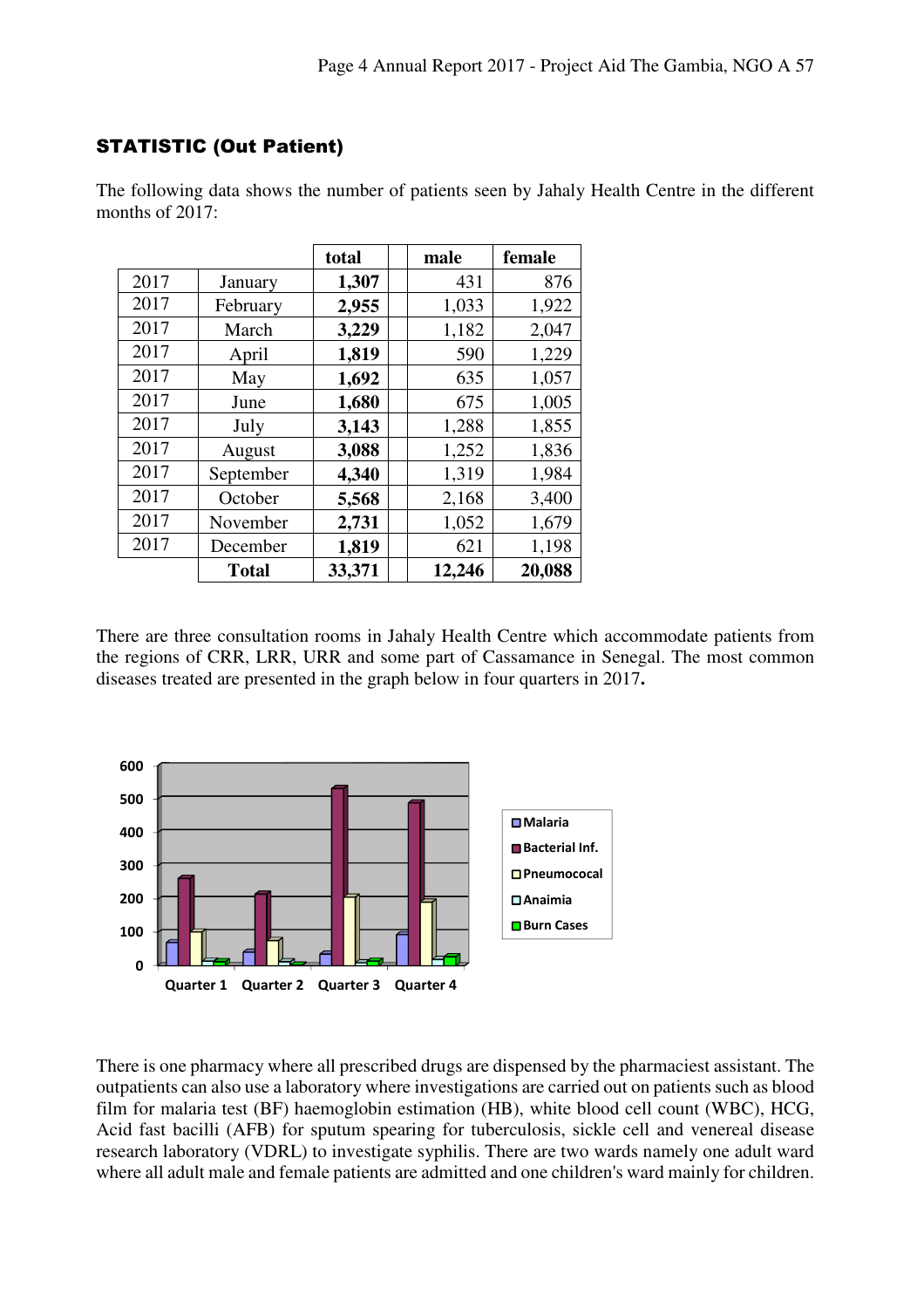Three private rooms are attached to the adult ward with one room for the nurse on duty. Both wards have a capacity of 30 beds in total. Two flush toilets and two showers in each ward to keep a high hygienic standard.

Two office space within the OPD building one of which has again been allocated to MRC since March  $1<sup>st</sup>$  2015 to conduct a new study of Rotavirus Vaccine Impact & Effectiveness, after a successful completion of their two year research work on pneumonia sepsis and meningitis in children less than five years of age and as well as PRINOGAM Research in 2013. The other room has been reassigned to a team of nurses from Brikama-Ba on Infant Welfare Clinic to conducts procedures at the centre once or twice a month since the Ebola threat seems to dwindle down no case has ever been found in the country.

The electricity supply in the health centre comes from one main source of solar energy which has been re-energized in 2014 under review with the importation of 24 new solar panels, extra inverter and their accessories from Germany to strengthen the capacity based due to ever increasing demand of the facility. These solar energy source is also responsible of pumping water from two boreholes that supply clean pipe born water to the entire facility and as well as to the attached moringa plantation 24/7.

#### STAFF STRUCTURE UNDER THE CLINIC

| <b>STAFF</b>                       | <b>NUMBER</b> |
|------------------------------------|---------------|
| <b>SEN Midwife</b>                 |               |
| <b>State Enrol Nurse - General</b> | 2             |
| <b>Nurse Attendants</b>            | 10            |
| Nurse Attendance on Training- SEN  |               |
| Assistance lab technicians         | 2             |
| Drivers                            |               |
| Watchmen (day $&$ night)           | 2             |
| Gardeners (clinic & moringa)       |               |
| <b>Cleaners</b>                    | 3             |
| <b>Total</b>                       | 29            |

There are thirty staff in Jahaly Health Centre including cleaners and gardeners. Below is a table showing the number of staff and their designation:

2017 was a successful year for the clinic as all our sponsored trained nurses contributed in containing the huge amount of patient, the clinic received. This can be seen on the statistic and records provided for of treated patients, the number of nurse attendance at the clinic has also increased to cope with the rising demand of service due to the increase number of patients seen at the facility each day.

A complete renovation on the entire infrastructure of the clinic was done in 2017. Any form of defect was repaired, all buildings (in and out) were repainted.

Two Flat Screen TVs - one in the main ward and the other in the registration hall - which are connected to satellite disks for national and international news have also been maintained during the year under review.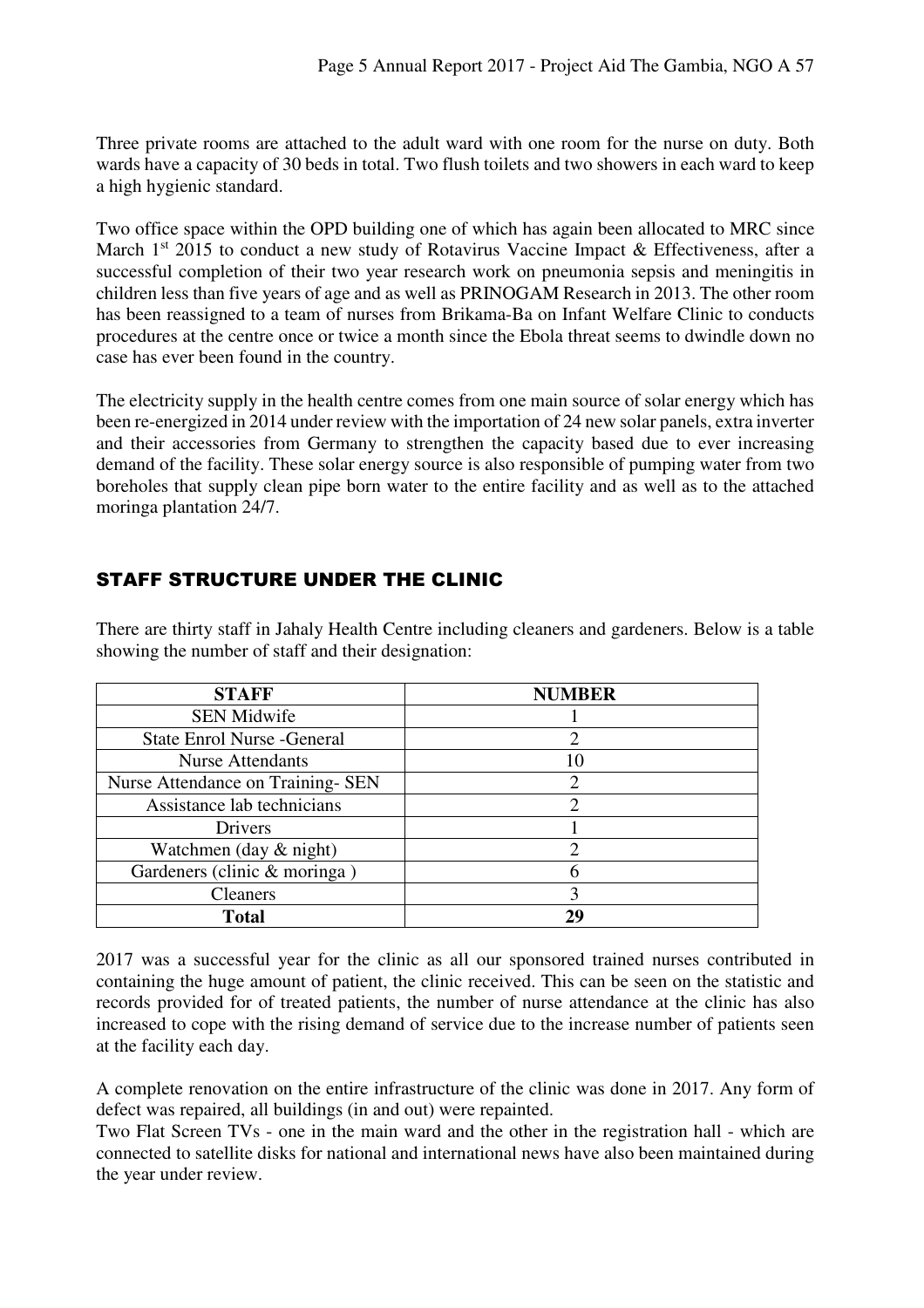#### CAPACITY BUILDING

Currently the project is sponsoring two students at the SEN Course in Bansang School of Nursing from 2016 - 2017 as stated in the statistics above. The project follows the idea that human resource development is a key point to assure quality service. In 2017 series of trainings and workshops were conducted by the department of state for health and social welfare in which the staff took part and equipped with different skills to better their capacity to handle patients in a more efficient and professional manner.

Project Aid has also accorded the nursing staff with professional training from the hands of Dr Azadeh a senior gynaecologist and lecturer at the Gambian university who has been hired by the project to serve as a medical adviser and by extension also conducts series of training program for the medical staff and as well as caring for chronically ill patients in the area during the year under review.

#### MATERNITY UNIT

The labour ward consists of two delivery beds, two baby cots and one post natal bed for observation of post delivery mothers for six hours and it's equipped with a sterilizer. In 2017 the government posted an experienced midwife in Jahaly Health Centre. All critical labour cases are referred to Bansang Hospital.

#### DELIVERY

Jahaly Health Centre is not left behind in terms of conducting proper and quality delivery to women. Sixty two babies were delivered from Jan-Dec 2017.

| <b>GRA. TOTAL</b>          | 34             | 28             |               | 62             |   |
|----------------------------|----------------|----------------|---------------|----------------|---|
| December                   | 5              |                | all alive     | 6              |   |
| $\overline{2}$<br>November |                | 3              | all alive     | 5              |   |
| October                    |                | 2              | all alive     | 3              |   |
| September                  | 3              |                | all alive     | 4              |   |
| August                     | $\overline{2}$ |                | all alive     | 3              | E |
| July                       |                | 3              | all alive     | 4              | N |
| June                       | 0              |                | all alive     |                | F |
| May                        | $\overline{2}$ | $\overline{2}$ | 1 MSB         | $\overline{4}$ |   |
| April                      | 4              |                | all alive     | 5              |   |
| March                      | 7              | 5              | 1 FSB         | 12             |   |
| February                   | 5              | $\overline{2}$ | all alive     | 7              |   |
| January                    | $\overline{2}$ | 6              | all alive     | 8              |   |
| <b>MONTH</b>               | <b>MALE</b>    | <b>FEMALE</b>  | <b>STATUS</b> | <b>TOTAL</b>   |   |

Number of Deliveries conducted by Jahaly Health Centre from Jan-Dec 2017

 $FSB =$  Fresh Still Birth  $MSB = Macerated Still$ Birth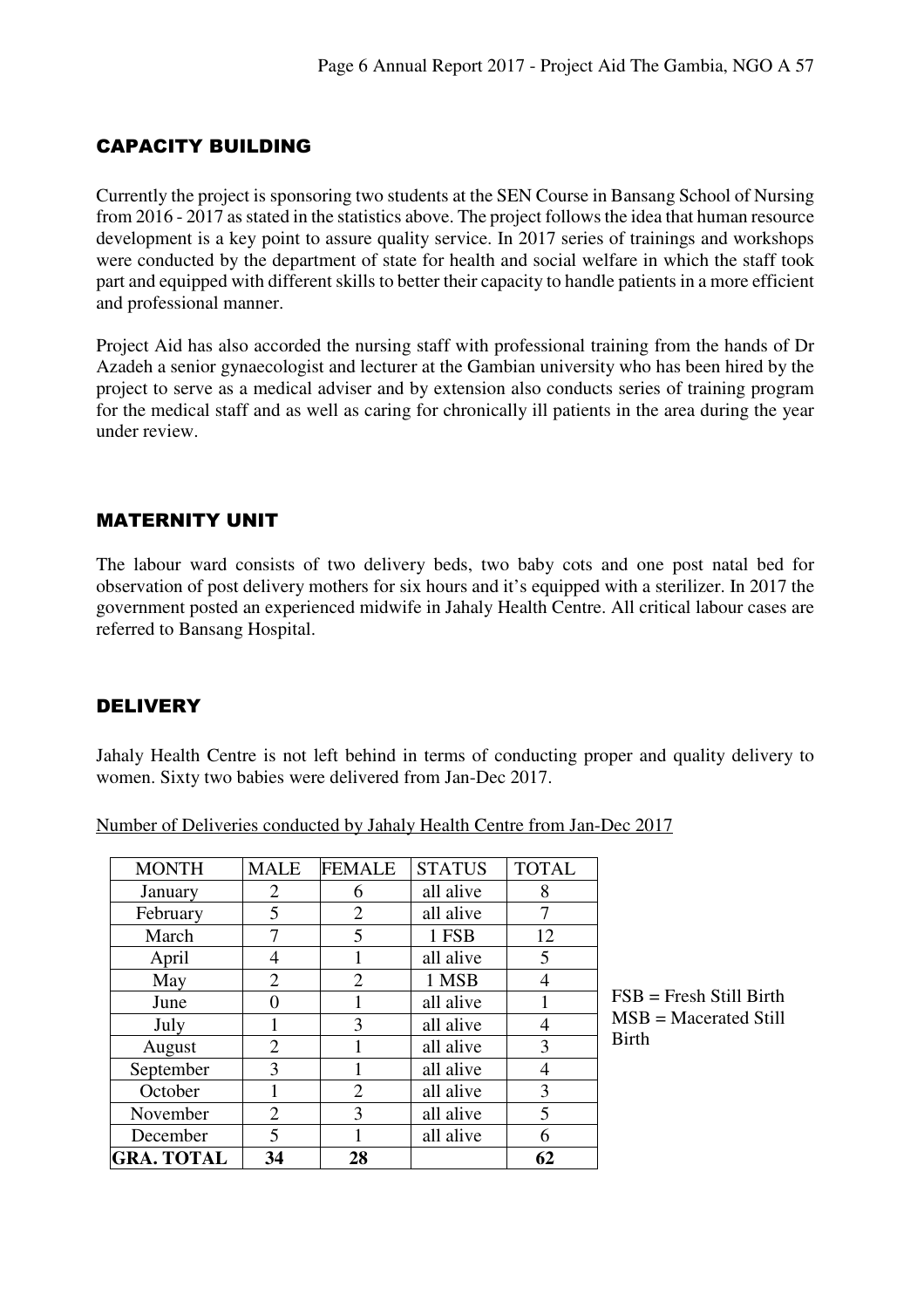#### ADMISSION

Conditions that cannot be handled at the outpatient area are admitted in the ward. These include mostly cases of malnutrition, burns, severe malaria, severe diarrhoea, pneumonia, sepsis, dysentery, etc. In 2017 458 patients were admitted in the wards with various illnesses as stated earlier.

#### REFERRALS

Jahally Health Centre is a minor health centre according to the World Health Organization's (WHO) definition. The health centre does not treat surgical cases, orthopaedic cases and urological conditions as these are conditions beyond the limits of the staff and such cases are naturally referred to Bansang Hospital for further attention.

Number of referrals from January to December 2017:

| <b>MONTH</b> | Jan | Feb | Mar | <b>Apr</b>      | Mai  | Jun | Jul Aug Sep | ∣Oct | <b>Nov</b> | <b>Dec</b> | <b>Total</b> |
|--------------|-----|-----|-----|-----------------|------|-----|-------------|------|------------|------------|--------------|
| $#$ REF.     |     |     | 25  | $\overline{22}$ | . 12 |     |             |      |            |            | 192          |

The total number referred for the year amounted to 192 Patients

#### REPRODUCTIVE AND CHILD HEALTH/BIRTH CONTROL

Healthy children together with a healthy mother make a smiling family. A mother can take good care of her children only when, food, shelter, clothing as minimal basic human needs are achieved followed by physical and mental well being, economic burden is minimised, poverty reduced, better educated. Currently we have enrolled three hundred and two clients (302) out of which 86 are men and all the clients are in their active reproductive stages.

#### **ACTIVITIES**

General cleaning and environmental sanitation of the health centre still remains a priority to the health staff. The staff together with cleaners engaged in general cleaning periodically to make the health centre a good place to live in hence cleanliness is next to Godliness. The staff formed a joint football team with the teachers in the kindergarten in order to create a sense of unity and corporation amongst themselves. Sport particularly football and general physical exercise are part of the daily activities for the staff as football matches are often organised with others teams in the neighbourhood to maintain harmony and fitness for good health. In October of 2017 an amount of D3000 was given to Jahaly football team by the project chairman as part of his annual support to the youths in sport and building good relation between his staff and the youth of the community by extension to advocate good health through sport.

#### LABORATORY REPORT-JANUARY-DECEMBER 2017

The information below shows the number of children above 5 years and adults tasted at the lab for malaria microscopy, White blood cells count, Haemoglobin HCG for pregnancy, AFB for TB and Urinalysis. The charges for each of these tests are tabulated above on the clinic's tariff.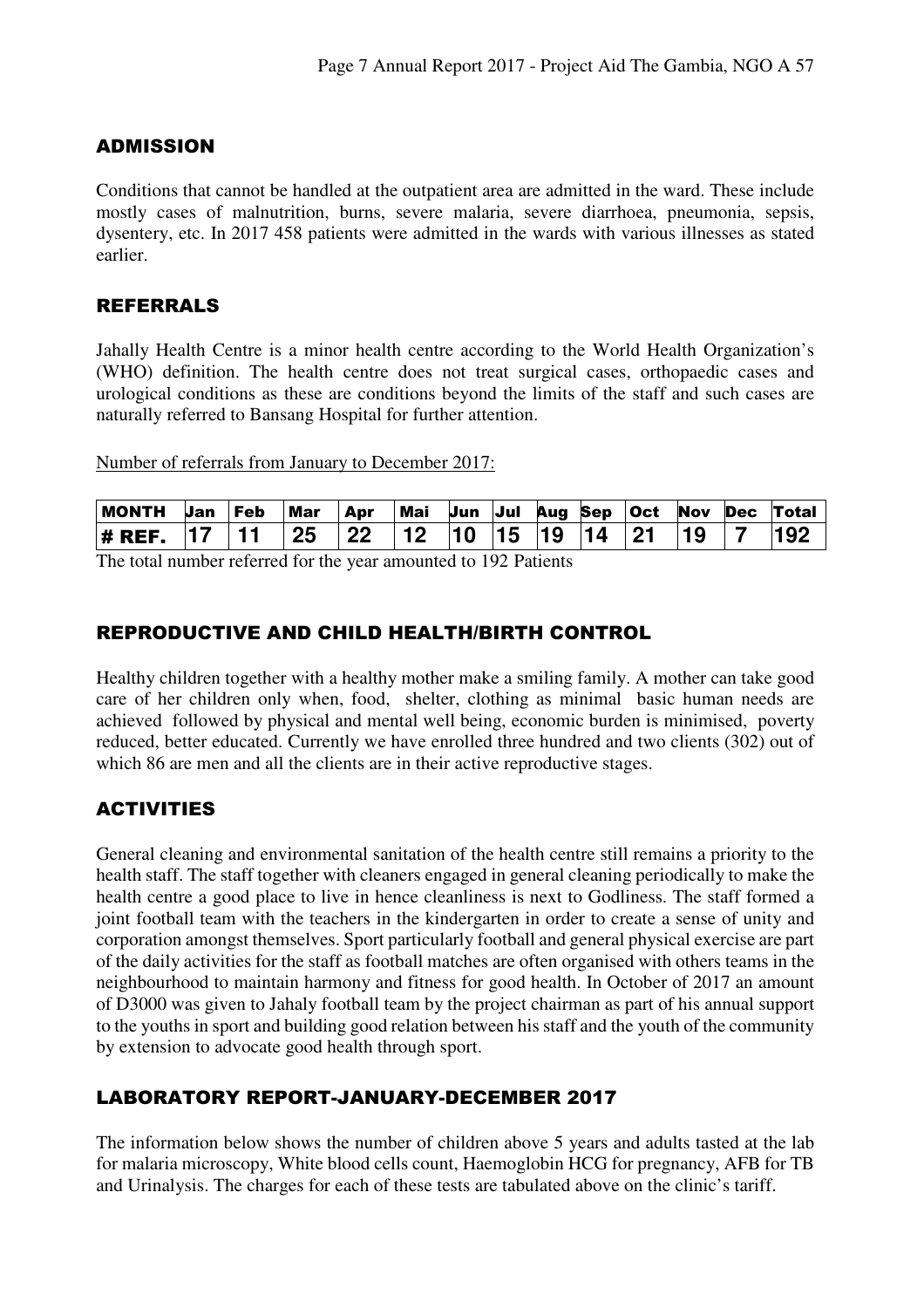|              |                | <b>AFB/TB</b>  |                | <b>BF</b>  | <b>WBC</b> | $\overline{HB}$ | <b>HIV</b>     |                | <b>VDRL</b> |     |     |     | <b>Urinalysis</b> | <b>HCG</b>     |                  | <b>RDT</b> |  |
|--------------|----------------|----------------|----------------|------------|------------|-----------------|----------------|----------------|-------------|-----|-----|-----|-------------------|----------------|------------------|------------|--|
|              | Pos            | <b>Neg</b>     | Pos            | <b>Neg</b> |            |                 | Pos            | Neg            | Pos         | Neg |     | Pos | Neg               | Pos            | Neg              |            |  |
| Jan          | 3              | 7              | 25             | 451        | 46         | 137             | $\theta$       | $\Omega$       | 16          | 16  | 111 | 34  | 21                | 1              | 51               |            |  |
| Feb          | 2              | 14             | 13             | 435        | 110        | 168             | $\theta$       | $\Omega$       | 23          | 26  | 120 | 58  | 24                | 7              | 131              |            |  |
| March        | $\overline{2}$ | 14             | 19             | 405        | 216        | 127             | $\theta$       | $\theta$       | 37          | 29  | 100 | 35  | 21                | 5              | 284              |            |  |
| April        | 4              | $\overline{0}$ | 12             | 262        | 153        | 195             | $\theta$       | $\overline{0}$ | 60          | 21  | 98  | 28  | 18                | 25             | 449              |            |  |
| May          | $\overline{2}$ | 5              | $\theta$       | 164        | 104        | 152             | $\theta$       | $\theta$       | 52          | 7   | 59  | 18  | 9                 | $\overline{4}$ | 95               |            |  |
| June         | $\overline{2}$ |                | $\overline{0}$ | 160        | 35         | 112             | $\theta$       | $\Omega$       | 50          | 9   | 41  | 15  | 8                 | $\overline{0}$ | 135              |            |  |
| July         | 4              | 7              |                | 146        | 157        | 187             | $\theta$       | $\Omega$       | 46          | 18  | 75  | 37  | 33                | $\overline{0}$ | 553              |            |  |
| August       | 2              | 11             | 14             | 125        | 228        | 216             | $\theta$       | $\theta$       | 12          | 60  | 69  | 8   | 56                | 14             | 540              |            |  |
| Sept.        | $\overline{0}$ | 10             | 6              | 180        | 350        | 84              | $\Omega$       | $\Omega$       | 33          | 36  | 76  | 51  | 30                | $\overline{0}$ | 51               |            |  |
| Oct.         | $\overline{0}$ | 10             | 58             | 405        | 510        | 309             | $\Omega$       | $\Omega$       | 44          | 45  | 114 | 42  | 37                | 9              | 427              |            |  |
| Nov.         |                | 6              | 25             | 412        | 348        | 325             | $\Omega$       | $\theta$       | 45          | 55  | 72  | 28  | 27                | $\overline{0}$ | $\overline{0}$   |            |  |
| Dec.         | $\theta$       | 11             | $\overline{2}$ | 103        | 128        | 195             | $\overline{0}$ | $\overline{0}$ | 21          | 54  | 50  | 31  | 29                | $\overline{0}$ | $\boldsymbol{0}$ |            |  |
| <b>TOTAL</b> | 22             | 96             | 175            | 3,248      | 2,385      | 2,207           | 0              | 0              | 439         | 376 | 985 | 385 | 313               | 65             | 2,716            |            |  |

Number of children, **above 5 years and adults** tested at the lab for malaria microscopy, White blood cells count, Haemoglobin HCG for pregnancy, AFB for TB and Urinalysis.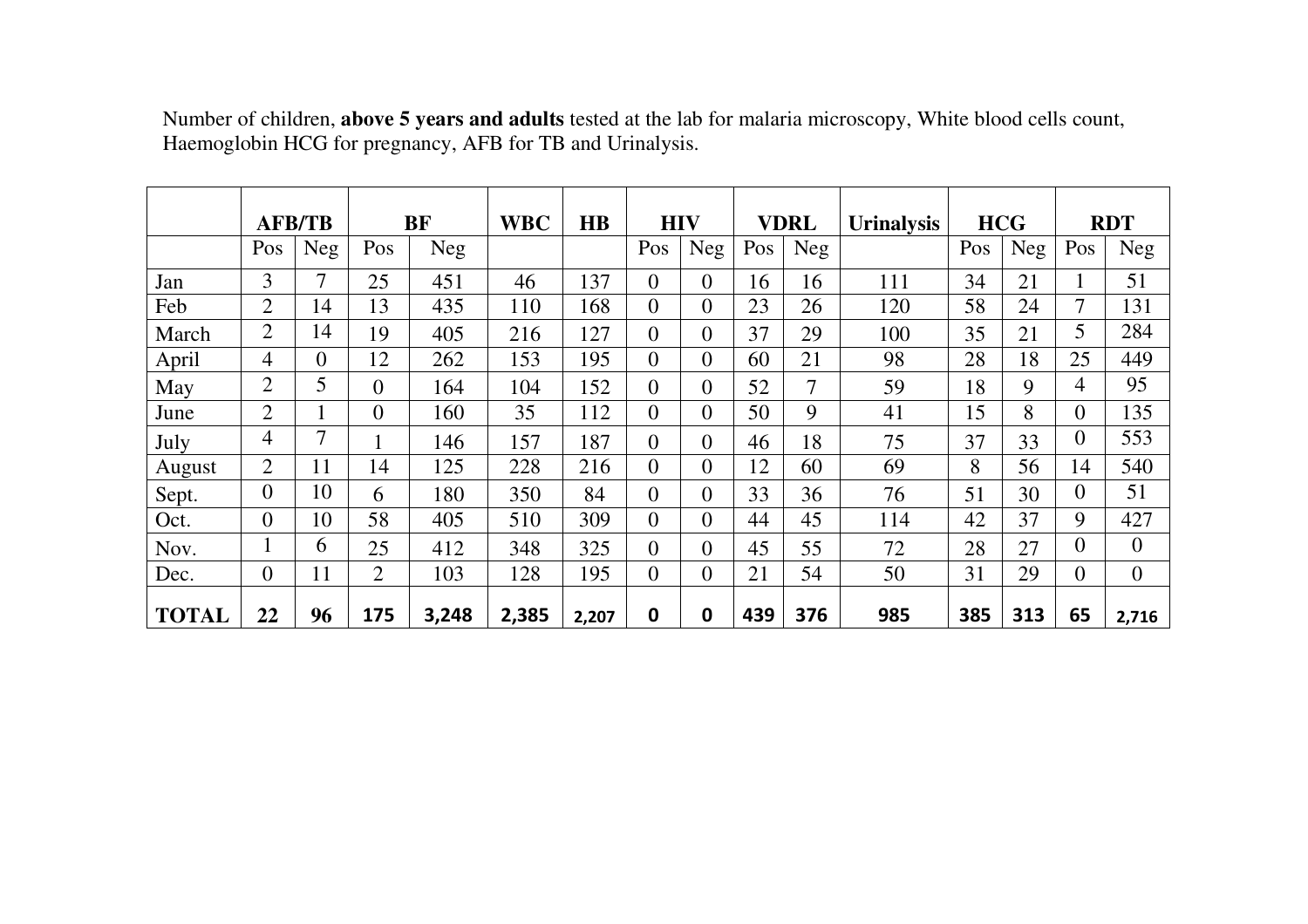#### DENTAL CLINIC 2017

The dental clinic was in-cooperated into Jahaly Health Centre in 1998 with the view of promoting oral health care in the area and was fully operational in 2003 after an intensive12 weeks course which was conducted in Jahally health centre through the project in cooperation with the University of Witten/Herdecke in collaboration with WHO (prof. J. Frencken). During this period five (5) of our project staff where trained who eventually took charge of our dental unit. Since this period the dental unit has been operating smoothly until the beginning of 2012 when the unit was temporarily closed owing to lack of trained staff, the trained ones have either left the country or quitted for one reason or the other.

In 2017 we were able to reopen the dental unit, a former COHW (community oral health worker) was convinced to come back to the project.

Since August 2017 patients with dental problems don´t need to travel long distances, up to 150 km for a professional treatment.

|      |              | total | male | female |
|------|--------------|-------|------|--------|
| 2017 | January      |       |      |        |
| 2017 | February     |       |      |        |
| 2017 | March        |       |      |        |
| 2017 | April        |       |      |        |
| 2017 | May          |       |      |        |
| 2017 | June         |       |      |        |
| 2017 | July         |       |      |        |
| 2017 | August       | 85    | 44   | 41     |
| 2017 | September    | 124   | 52   | 72     |
| 2017 | October      | 141   | 57   | 84     |
| 2017 | November     | 151   | 63   | 88     |
| 2017 | December     | 98    | 40   | 58     |
|      | <b>Total</b> | 599   | 256  | 343    |

Number of dental treatments from August to December 2017:

#### 2. JAHALY-MADINA KINDERGARTEN

The project has successfully gone through another year of success in the history of our institution. As always the Kindergarten has made tremendous strides to claim its rightful position in the cadre of Nursery Education in The Gambia, since inception in Sept 2004. During the year under review lot of achievements have been registered prominent among which is the increase in enrolment,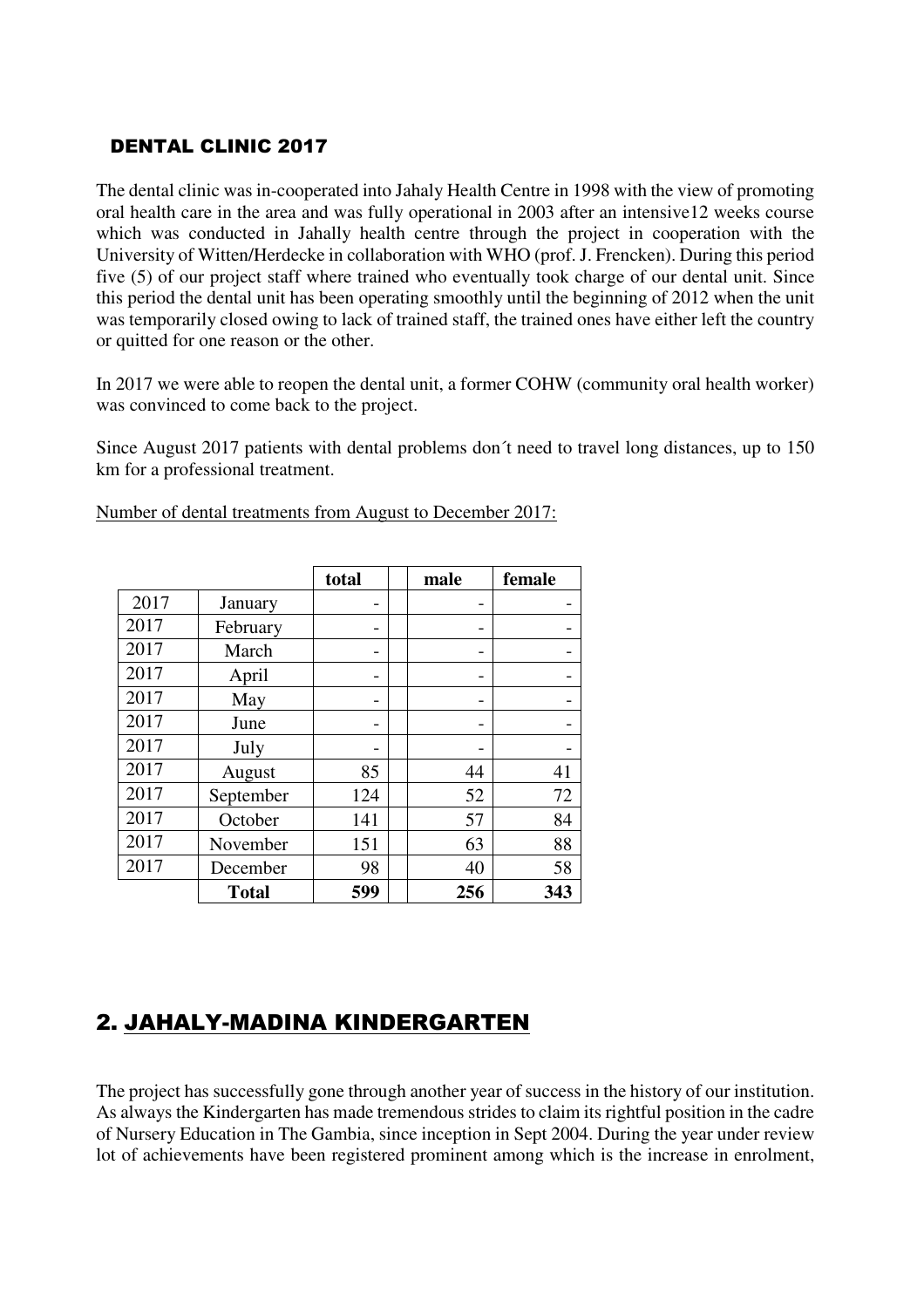human resource development, continues supply of food, uniforms and medical services etc, which are traditional done by the institution since the beginning.

Unlike other provincial kindergartens, the enrolment figures in Jahaly-Madina Kindergarten still continues to overwhelm the project despite the supposed competition with the two existing 'Madarassas' (Quranic Schools) of Jahally and Madina. From November 1<sup>st</sup>, 2017, alone 192 new students were enrolled out of which 105 were girls and 87 were boys. This huge number further compelled the project management to maintain a double shift system (morning and afternoon classes).

As of now (May 2018) the kindergarten population stands at 282 students out of which 152 are girls and 130 are boys. Audio-visual classes are still an integral component of our educational strategy as the saying goes 'seeing is believing' and as the children learn faster through seeing. The satellite disks and the DVD player are still in good use as the students and staff continues to make use of the facility as and when necessary.

In the area of infrastructural development the school is well equipped with good quality chairs and tables to create a conducive and comfortable learning environment for the kids.

Being cognisant of the fact of offering training and courses, kindergarten teachers still continues to avail themselves to training opportunities offered by the project through Mrs Patricia Ceesay, the Project's Educational Adviser. Mrs Ceesay in her training concentrates in all areas of teaching and learning of young children with particular emphasis on material production and as well as other valuable teaching techniques to name but a few.

In the area of health and feeding, the kindergarten still continues to provide free medical services and feeding to the 282 registered children, despite the fact of being phased out of the WFP'S school feeding programme under the Department of State for Education. It is however worth mentioning at this juncture that feeding such a huge number of children on a daily bases has not being plain selling for the project due to the sky rocketing commodity prizes and unfortunately all our efforts to lure WFP back has so far fallen on deft ears. To support the existing needs of feeding the students of the kindergarten on a daily basis, Project Aid has created another vegetable garden just opposite of the kindergarten compound with a dimension of 70 by 100m. Six (6) wells – with a size of 6m deep and a square meter of 1m by 1m each - were installed in the garden. Four (4) local women have been employed by the Project to water the plants on a daily basis.

Not only do the kindergarten provided free medical services and feeding to the young stars but also supplied all the 282 included the new intakes with one new school uniform free as traditional of the institution. As the uniform materials are not available locally, the project buys and sew uniforms in Kombo and transport them to Jahaly every year for easy access.

The kindergarten has not also lose sight of their agricultural obligation. A school garden is part of their activities during the year under review as it served not only as an elementary agricultural lessons for the pupils but also its products are used to supplement the school canteen in order to provide adequate balanced food for the children. Bananas and pawpaw also continue to play a pivotal role in boosting the nutritional status of these children for adequate growth.

It is indeed an understatement to assert that the year under review has been truly eventful especially when one takes stock of the high enrolment, capacity building, free medical service,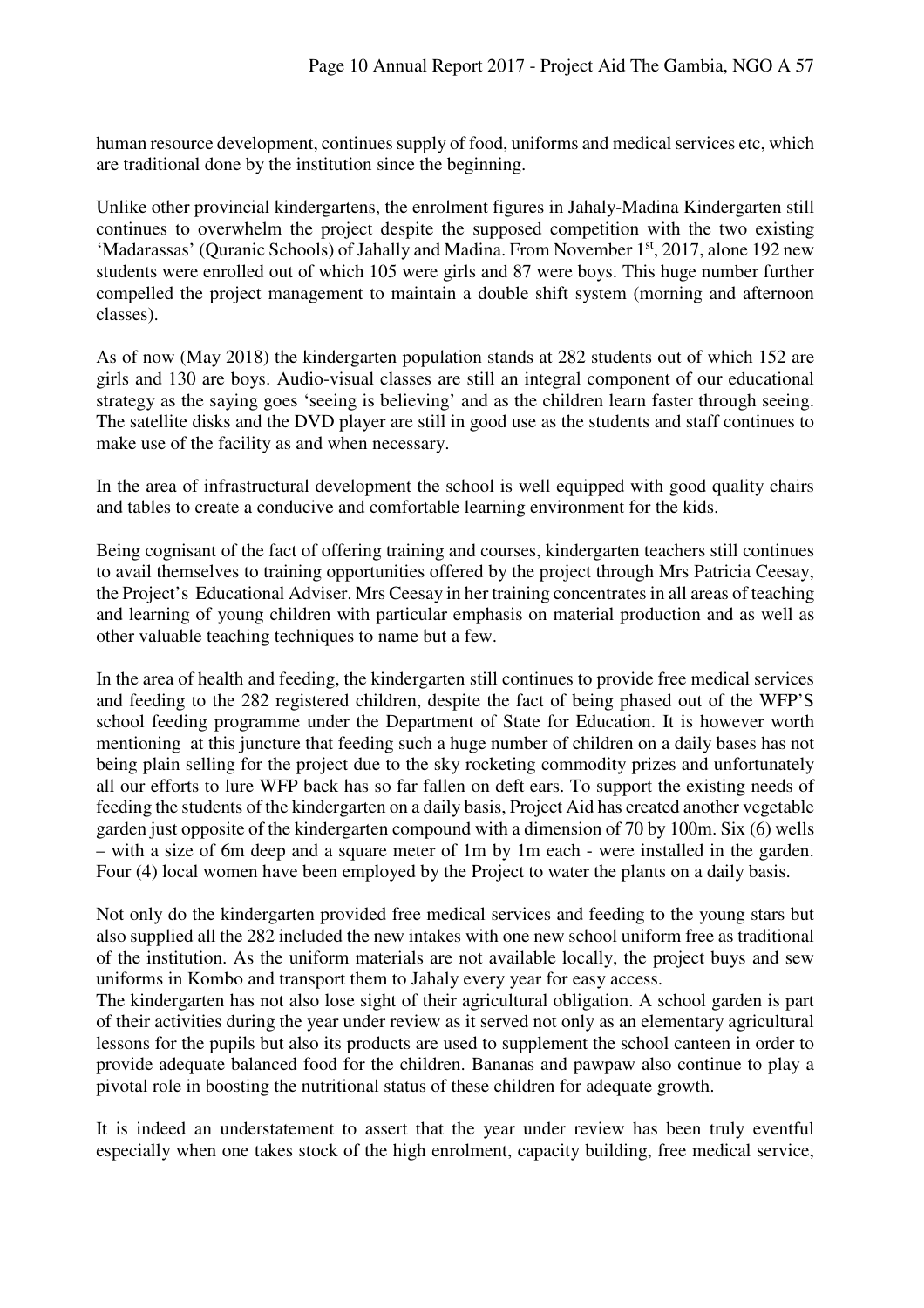free feeding, free supply of uniforms and the admirable academic standard. In fact in my candid opinion, the year under review has been one of success that will be remembered for years to come.

## 3. AGRICULTURE

As the project operates in three intervention areas namely Health, Education and Agriculture it is just apt for us to shed some light on the developments that took place in this sector over the year under review. It's already established that the project is supporting the operation of four vegetables gardens in the two communities, Jahaly and Madina to be precise for many years now.

However there was no much activity from the side of the project in respect of these gardens due to the fact that much of its job has been done over the pass years. Therefore 2017 was another cooling year for the project allowing the women to get the best out of the gardens as much as they could.

Not only does the project gives support to the people of the community in horticulture alone but also provided them with a tractor with all its accessories to support them in all their agricultural ventures at a very minimal cost if any at all.

The tractor can be hired from the villagers, the collected money is used by the project for diesel and maintenance.

### 4. MORINGA PLANTATION

It is common knowledge that all the activities of the Project are being financed by our overseas donors mainly from Germany.

It is however worth noting that these donors may not stay with us forever and as such the project needs to put plans in place to finance its activities in the events of donors withdraw for whatever reason. As a consequence of this fear the German sponsors conceived the idea of developing a moringa plantation whose products can be sold to further finance the project activities e.g. procurement of drugs ect. This idea was implemented in 2012 in Jahaly next to the Health Centre and at present around 8,000 trees were planted. Four (4) gardeners are employed to work exclusively on the plantation since its inception watering, weeding and applying natural manure to the plants which was mainly animal dung & groundnut shells.

These plants were found to possess huge medicinal values of incredible effect on human being and animals the idea came up to powder leafs for a sale in Europe. Because of problems keeping the expected hygienic standard, this ideas was given up.

In 2017 the project concentrated to press a very valid oil from the Moringa seeds. This oils mostly is used to produce a body soap of a very high standard.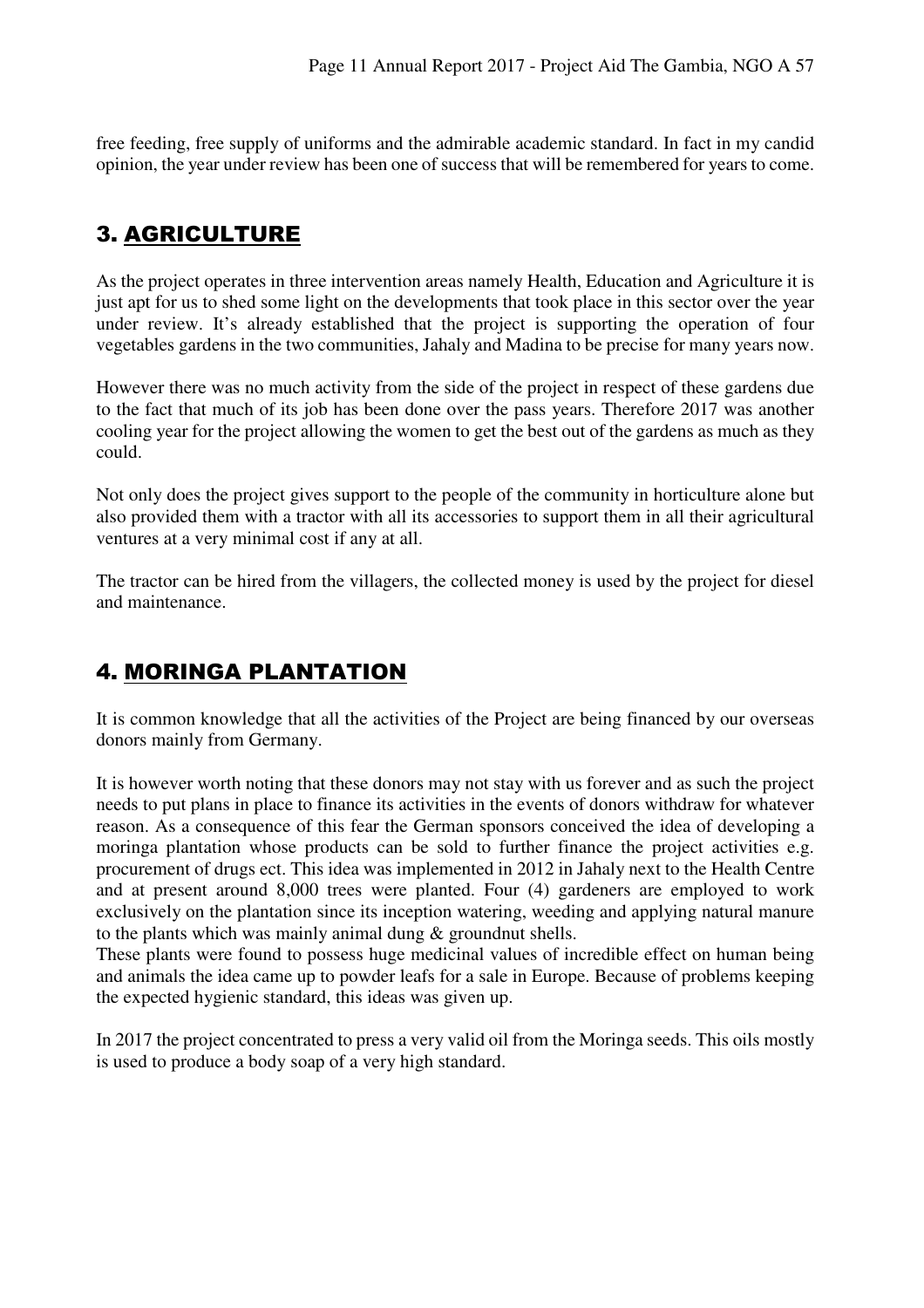# 5. SMOKE FREE OVENS

The smoke free oven project has not been very active the last years since the last construction of 150 ovens in Jahaly and Madina which were jointly funded by Project Aid and Sheck Farage Foundation in 2013-2014. However plans are in place to improve on these ovens in 2018 as this initiative is quite meaningful for the project as it has surely reduced the accident of innocent children falling into the fire as the case frequently was.

+ The consumption of firewood will also be greatly reduced saving the forest from deforestation.

+ Smoke related illness affecting the cooks (women) will also be a thing of the past.

+ With the danger of all the above odds eliminated the ultimate out come will be economic sustainability for the beneficiaries which are the aims and the objectives of the project management.

# 6. OVERSEAS MEDICAL TREATMENT FOR SICK GAMBIAN CHILDREN

In 2012 Project Aid went into a co-operation with a German NGO called Peace Village/ Friedensdorf International to airlift sick Gambian children, who cannot be treated locally to Germany for a better medical attention.

In June of 2012 the first badge of three (3) sick Gambian children left for Germany where they attended first class medical attention for their different illnesses. Eleven months later they all returned home safely completely cured from their life threatening sickness which became a ground breaking moment for the parents and the Government of the Republic of The Gambia on one hand and as well as for Peace Village and Project Aid on the other hand.

In 2017, thirteen (13) Gambian children were taken to Germany for overseas treatment, fourteen (14) returned after undergoing a successful treatment.

#### NUMBER OF CHILDREN ADMITTED TO / RETURNED FROM OVERSEAS TREATMENT FROM 2012 TO 2017

| Year     | 2017 |             | 2013           |             | 2014         |       | 2015                     |                | 2016       |       | 2017              |             |
|----------|------|-------------|----------------|-------------|--------------|-------|--------------------------|----------------|------------|-------|-------------------|-------------|
|          | А*   | ${\bf R}^*$ | <b>COLLAGE</b> | ${\bf R}^*$ | Λ*<br>$\sim$ | $R^*$ | <b>ALC: NO</b><br>$\sim$ | $\mathbf{R}^*$ | <b>A</b> * | $R^*$ | <b>CONTRACTOR</b> | ${\bf R}^*$ |
| patients |      | 0           | r e i<br>œ     |             | 8 M          |       |                          | 10             |            | 13    | $\overline{a}$    | 14          |

**A\* = admitted to Germany R\* = returned to The Gambia** 

In total fifty and six (56) Gambian Children have so far benefited from our overseas treatment program which is progressing steadily with an impressive number on the waiting list. The remaining eight (8) are progressing very well and expected to be back as soon as the treatment is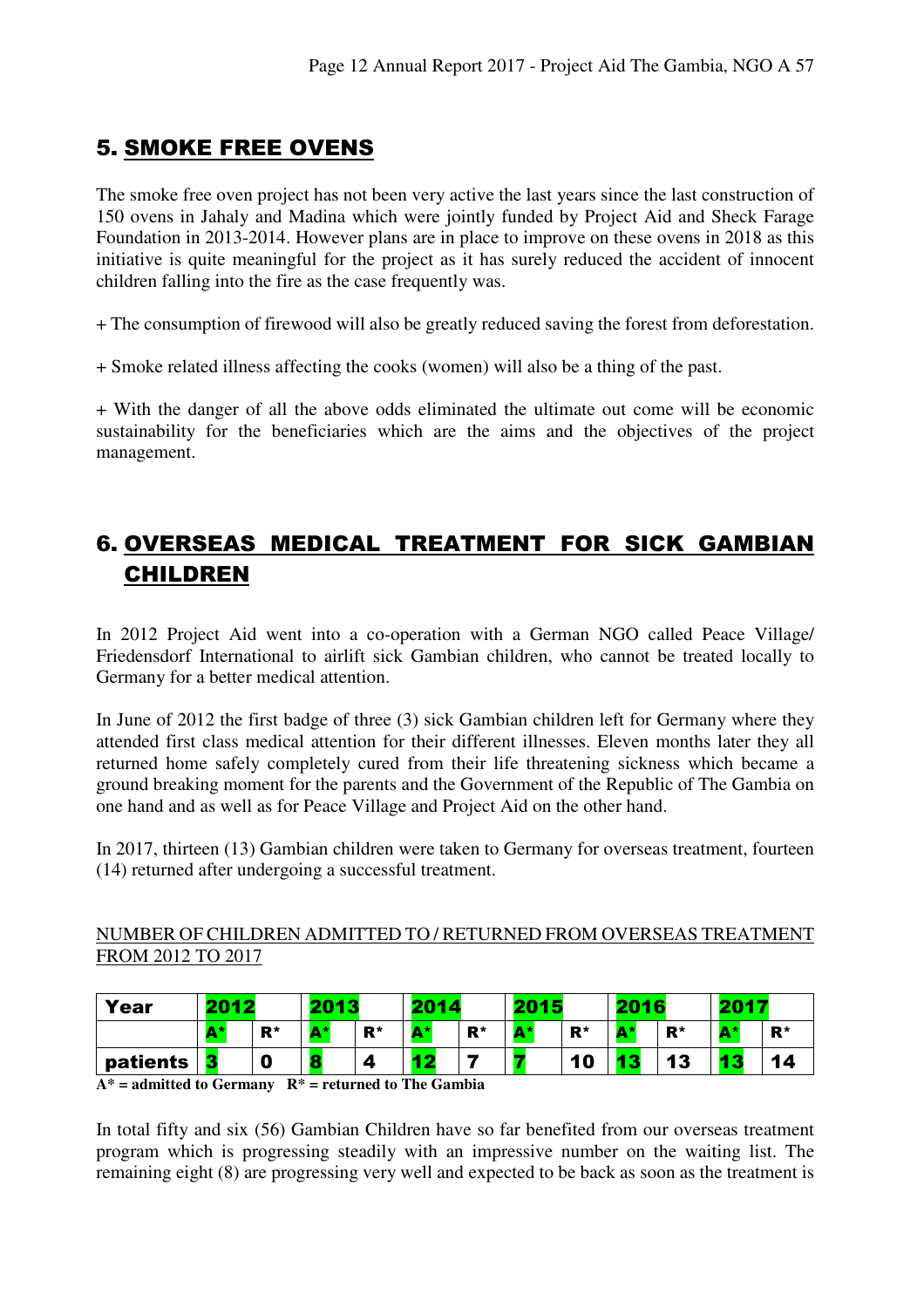successful complete. It is important to highlight at this juncture that this treatment program is absolutely free of charge for the children and their parents as Project Aid and Peace Village foots the entire bill from start to finish.

Not only do Peace Village helps The Gambia in the treatment of sick children but also support the medical facilities with hospital materials and equipments through Project Aid. This was amply demonstrated in 2017 when some containers were sent in loaded with 5 tons of mentioned materials and equipment through the project for onward transmission to the Gov't.

Below are the criteria for selection in to this program and as well as information about Friedensdorf/Peace Village.

In Friedensdorf [English - Peace Village] program they can admit children for medical treatment under the following conditions:

- Social indication: parents are financially not in the position to arrange overseas treatment

- Necessity: the child suffers an illness or injury that is life-threatening or means a serious limitation of function; treatment is not available/affordable in Gambia/Senegal as it is now taking a child from its family and natural surroundings is always the very last resort!!!

- Parents/guardians must guarantee they will accept the child back into the family without any discussion and make no effort for the child to remain in Germany

- Treatment is possible in Europe and has a good perspective for success

Experience has shown that the following causes are likely to be accepted if the needed operation is not available at home:

- Osteomyelitis (infection of the bone or bone marrow)

- Conditions after burns, for example with fire, gas or any explosion. Usually with scar contracture that limits function of hands/leg or closing of eyes/nose/mouth

- congential disorder/malformation such as analatresia (malformation of rectum), urogenital malformation (e.g. hypospadias or bladder extrophy) but also of orthopedic kind such as club foot)

- Cleft palates or ankylosis [stiffness] of jaw

#### Unfortunately not admitted are:

- any neurological or cardiology problems or any form of cancer, as treatment cannot be arranged for free in Germany and the success rate is not always high Children that suffer a problem due to cerebral palsy or Spina bifida cannot be accepted. The problem might look like an orthopedic one at first, but usually no easy improvement can be achieved by simple surgery

Further framework:

- Children must be eleven (11) years or younger. They must not be breast feeding by the time of admission

- Parents must agree that child travels without parents/guardian and the guardianship will be transferred to Peace Village during the entire time in Germany. Guardianship automatically ends upon the child's return to the home country